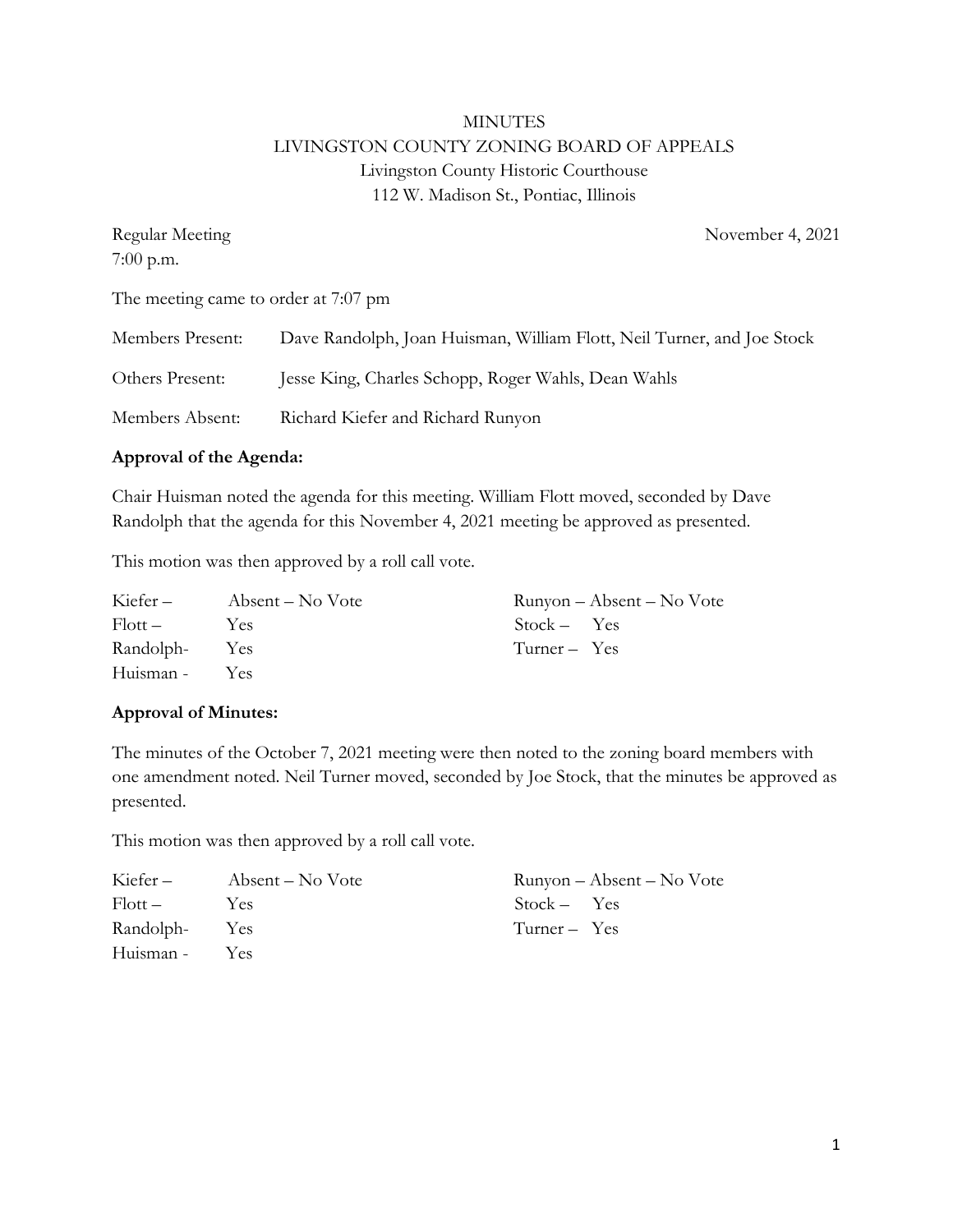### **Business to be reviewed:**

## **V-5-21 – Wahls**

This zoning case pertained to a variance request in an AG, Agriculture district located in Section 12 of Pike Township for a variance in lot dimension requirements. The applicant in this zoning case proposed a variance to allow for a lot width of 30 feet rather than the required 150 foot lot width.

The assistant zoning administrator provided an overview of the case to zoning board members.

Dean Wahls (907 Debra Ln., Pontiac, IL) and Roger Wahls (800 N. Seminole St., Pontiac, IL) were present at the meeting to represent the zoning case who were members of the Marjory Wahls estate (applicant).

Dean and Roger explained that the purpose of the division of 1.74 acres from the existing 125 acres is so that the family can retain ownership of the farm buildings on the tract and separate the homestead and farm ground from them.

There was then discussion amongst the zoning board members and applicants as to what land would be included with the division from the larger tract. After some discussion, it was concluded that according the plat that was submitted by the applicants' attorney, Al Freehill, the gravel lane would be included with the farm buildings that were being divided from the tract.

With there being no further questions or concerns by zoning board members, William Flott moved, seconded by Neil Turner that zoning case V-5-21 be approved.

This motion was then approved by a roll call vote.

| Kiefer –      | Absent – No Vote | $Runyon - Absent - No \tVote$ |
|---------------|------------------|-------------------------------|
| $Flott -$     | <b>Yes</b>       | $Stock - Yes$                 |
| Randolph- Yes |                  | Turner $-$ Yes                |
| Huisman - Yes |                  |                               |

### **Legal Counsel Debrief**

Mr. Andrew Keyt who represented the Livingston County Zoning Board of Appeals in a recent legal case then introduced himself to zoning board members. Mr. Keyt provided zoning board members with a summary of the legal case and provided insight as to some issues that had come up in court.

There was then discussion between zoning board members and Mr. Keyt as to what could be done to mitigate those issues in the future.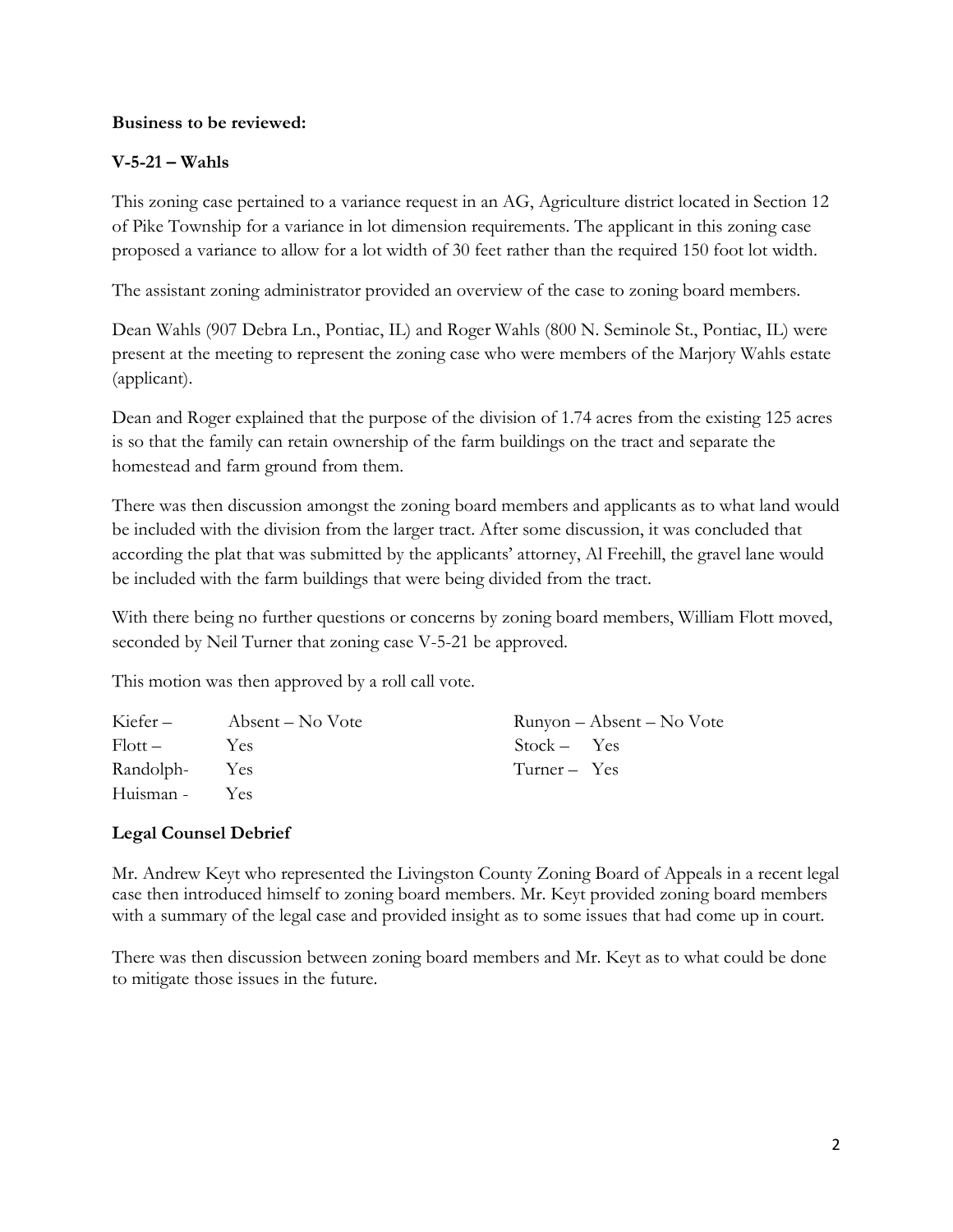### **Other Business:**

The assistant zoning administrator provided an update on the EDF Renewables wind energy project that is projected to come to the county. The assistant zoning administrator informed the board that he and the zoning administrator had met with Scott Wentzel, a representative of the project, on the day of this meeting and that it seemed as though the project was getting more serious and that a preliminary layout had been presented to the zoning office. Board members were also notified that it appeared as though EDF would be on track to submit an application in March of 2022 and to break ground on the project in the Spring of 2024.

The assistant administrator then notified board members that the next meeting was scheduled for December 9th at 7:30 PM.

### **Findings of Fact and Decision:**

Dave Randolph moved, seconded by William Flott, that the Findings of Fact and Decision be approved.

This motion was then approved by a roll call vote.

| Kiefer –      | Absent – No Vote | Runyon – Absent – No Vote |
|---------------|------------------|---------------------------|
| Flott –       | Yes              | $Stock - Yes$             |
| Randolph- Yes |                  | Turner – Yes              |
| Huisman -     | Yes              |                           |

**Public Comment:** None

**Report of Officers:** None

### **General Discussion:**

A zoning board member then asked if there was any updates regarding a recent zoning case that was heard by the zoning board. The assistant administrator provided them with an update on the case relative to conversations he has had with the case's attorney.

There was then discussion amongst Jason Bunting and the board as to the county's procedure regarding special uses and options for how the county could handle them moving forward.